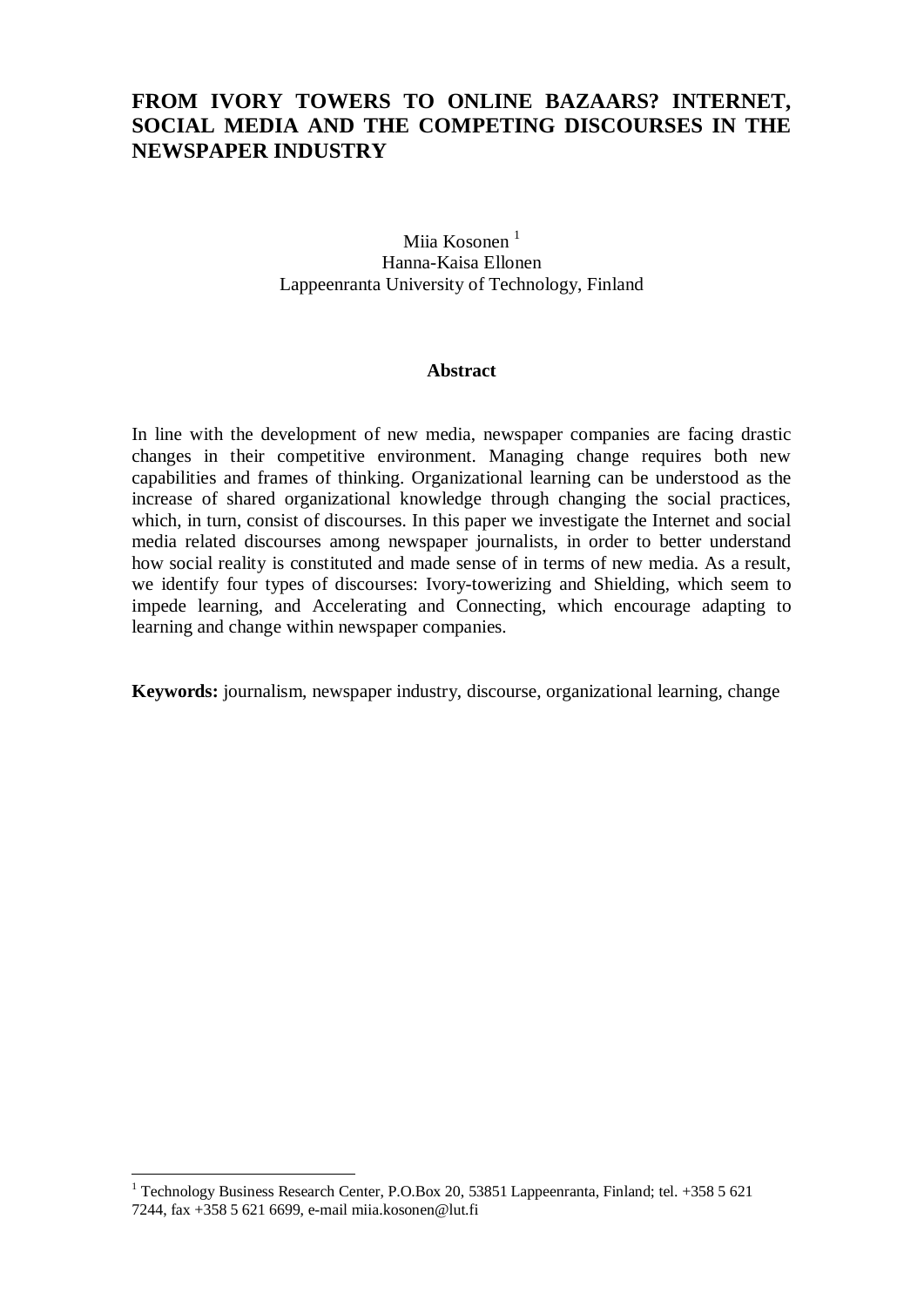## **1 INTRODUCTION**

The media industry has been confronted by complex and rapid change, high competition, new forms of production and distribution, and new types of products (Küng, 2004; Chan-Olmsted, 2006). Within the field of newspaper publishing, it is particularly the Internet that has challenged the existing business models and value chains. Indeed, the newspaper industry is now seen as one of the industries with a particularly uncertain future (Küng et al., 2008). For over a century, newspapers have been characterized by a fairly stable and safe position on the market. What can be seen now is a general ambivalence about the future; media managers and journalists widely speculate and debate on these issues.

Managing uncertainty and complexity requires being able to connect the traditional roles and positions of newspapers with novel ones. However, to proceed, it is first necessary to identify the frames of thinking the representatives of the newspaper industry place on the drivers of change. Our point of departure is that a major challenge in terms of learning and renewing the industry is associated with the fundamental assumptions concerning the role of new media. It is particularly the Internet and the related social media that have shaped media use among customers and readers. For the purposes of our paper, we approach social media as collectively produced media content supported by Web 2.0 based channels such as weblogs and micro-blogs, wikis, podcasts, discussion forums and social networking sites (Salmenkivi & Nyman, 2007).

Our purpose is to identify discourses that are related to the role of the Internet and social media, by investigating how the representatives of the newspaper industry make sense of them. Discourses are not solely representations of social reality, but simultaneously means through which beliefs, values and norms are reproduced within social systems (Foucault, 1994). We suggest that discourses affect to how new opportunities and possibilities could be perceived. Thus they fundamentally relate to organizational learning and change (see also Crossan & Berdrow, 2003). Therefore, from management point of view, it is of particular importance to understand what types of discourses impede or promote learning and adapting to the changing environment.

The remainder of this paper is organized as follows. Firstly, we present our theoretical background on organizational learning and discourses. Secondly, we outline the research design and methodology. Thereafter, we introduce the results from the empirical study, followed by discussion. Finally, we make some concluding remarks and identify the contributions of our study.

# **2 THEORETICAL BACKGROUND**

In this paper, we follow Berends et al. (2003) and consider organizational learning to be the increase or development of organizational knowledge. Therefore, organizational learning consists of changing organizational practices via the development of knowledge, realized in social practices (ibid, p. 1052).

In the postmodern tradition of organizational learning research, the central importance of language and discourses is recognized. Indeed, organizational learning can be viewed as a discoursive practice within this tradition (Gheradi & Nicolini, 2001). Language constitutes the subject's position within the discursive practice (Child & Heavens,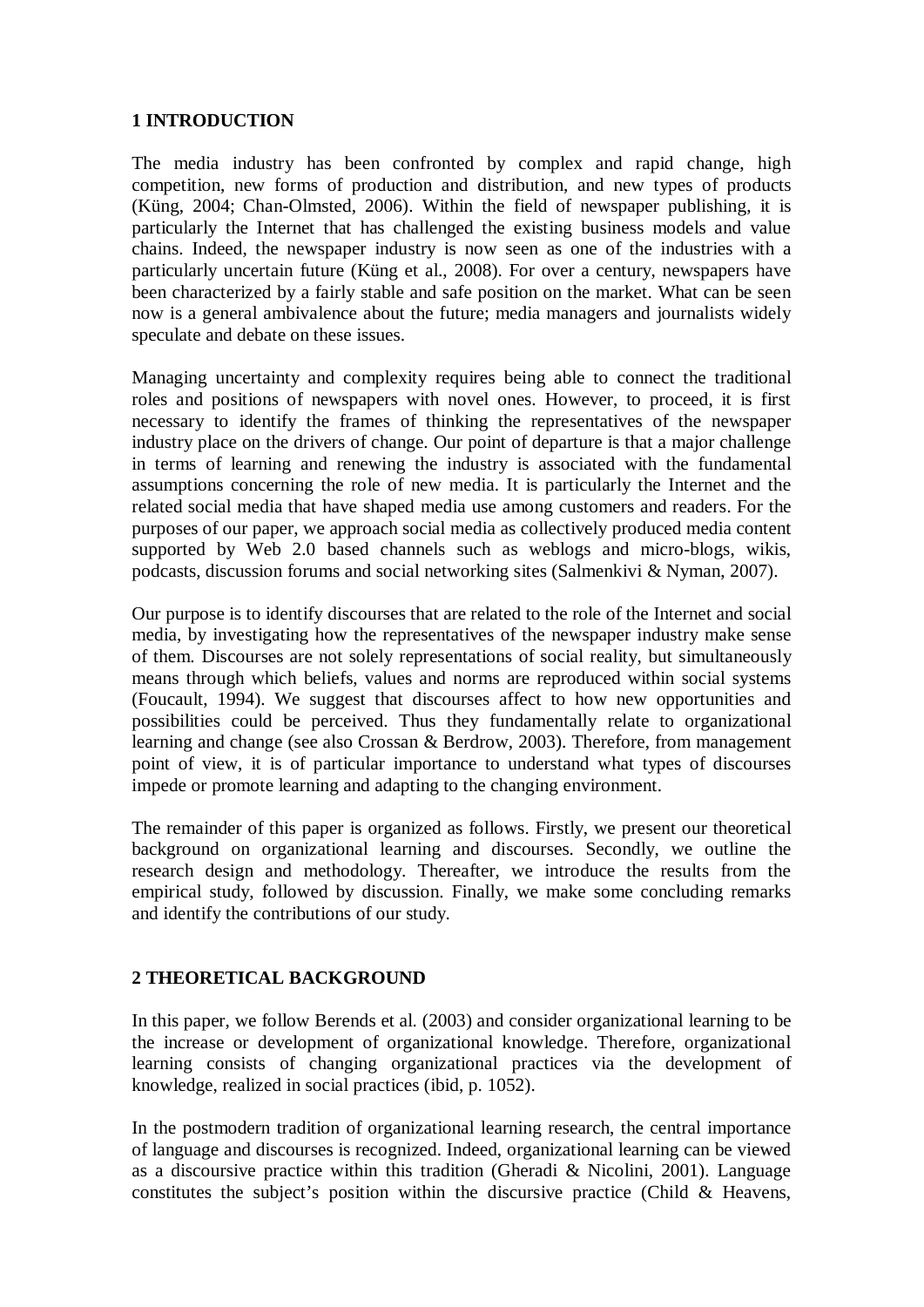2001). From the discoursive point of view, a collective identity exists as a discoursive object is produced in and through conversations; it is shared as members engage in the discoursive practices that reproduce it (Hardy et al., 2005). In practice, specialized groups attach their own values and express them through their shared terminology (Child & Heavens, 2001).

So-called dualist approach considers discourses as both socially conditioned and socially constitutive; in other words, social conditions influence discourses, which, at the same time, construct social reality (Giddens, 1984). Language reflects reality but is also a means to construct and reproduce the surrounding world (see also Hardy et al., 2005). More specifically, discourses construct concepts, objects and (subject) positions (Hardy & Phillips, 2004). Concepts provide a means to give specific meanings to phenomena, while objects are related to giving them legitimity and structure. Finally, actors within the social reality carry specific positions, determining the structure of rights (i.e. what an actor can and cannot do).

In organizations, different groups and communities have different assumptions, experiences and knowledge regarding the same phenomena; in other words, there is no single set of practices that shapes their understanding. For instance, the effective use of technology may be compromised due to differences across organizational practices (see Weick, 1990; Orlikowski & Gash, 1994). It can be difficult to bridge internal boundaries across different groups and integrate their contributions to organizational learning (Child & Heavens, 2001), yet effective organizational learning requires a certain level of integration and complementarity (Herriot et al., 1985). On the other hand, scholars building on the seminal work of Mary Parker Follet note that conflict that arises across internal organizational boundaries may also be fruitful and constructive for organizational learning (see Child & Heavens, 2001; Rothman & Friedman, 2001). For instance, conflict plays an important role in double-loop learning (see e.g. Argyris, 1976). In the identity frame of conflict, as is the case when conflict arises between different practices, conflict may provide opportunities for growth, adaptation and learning (Rothman & Friedman, 2001). Hence, it is of particular importance to identify which types of discourses underlie the social practices which actors are engaged in.

In the newspaper industry, the competitive environment is undergoing a drastic change. Newspaper companies are faced with an ultimate challenge: to change or die (e.g. Gade, 2004). While journalists and publishers agree on the inevitability of change, there is still no consensus on the actions to be taken or even on the nature of the change. Indeed, the Internet also challenges the traditional gatekeeper role of the journalists (Ala-Fossi et al., 2008), in line with the rise of new types of media and citizen journalism. It is not clear what the role of the newspaper industry will be in producing the actual product in the future. Together with new capabilities, also new mindsets will be needed, and thus organizational learning is essential in this context.

The struggle between opposing thought worlds is not new in the newspaper industry. For example, Gade (2004) notes how marketing and journalism have represented two opposing core values and cultures in newspaper organizations: journalists wanting to write stories appreciated by other journalists, and marketing department wanting them to write stories that would sell papers. Achtenhagen & Raviola (2007) also point how the Internet and novel publishing technologies have brought new tensions in newspaper companies. New technologies have been perceived, by some journalists, as the end of good journalism, yet the print circulations are falling and audience is shifting to online channels. Gilbert's (2005) study illustrates how newspaper professionals perceive their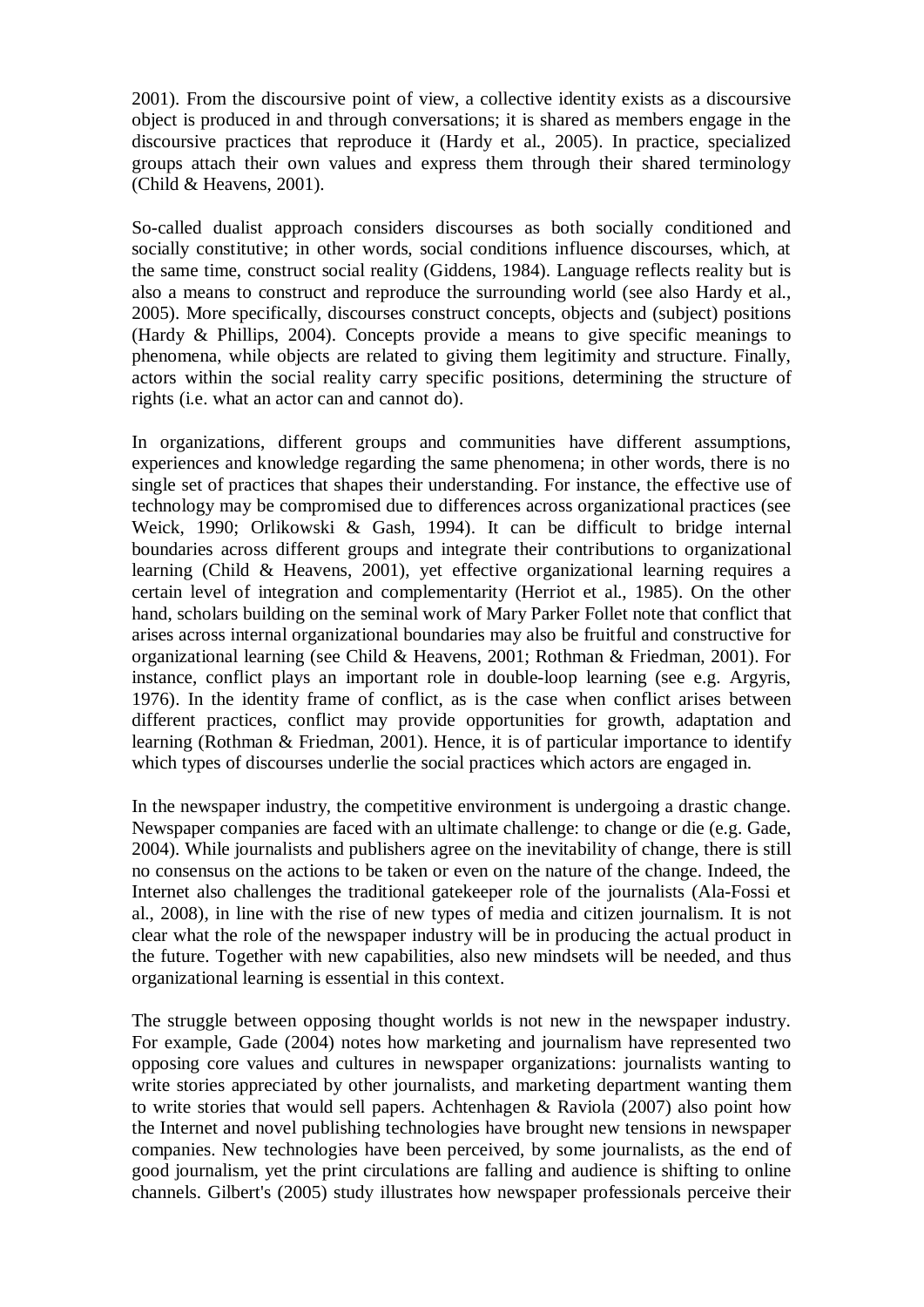online operations in a dualist way - both as a threat and as an opportunity at the same time. He notes, however, how managers stressed either the opportunity or the threat side of the Internet depending on who they were addressing. Based on Gilbert's (2005) study we know therefore that different Internet related discourses have emerged inside the newspaper companies. In this paper, we investigate what the prevailing discourses are in the newspaper companies and how do they collide with each other.

## **3 RESEARCH DESIGN AND METHODS**

In order to identify different Internet and social media related discourses we decided to collect a rich dataset comprising of different forms of qualitative data. In particular, we employed data collection methods through which the representatives of newspaper industry were able to "tell their stories" through interviews, weblog posts and newspaper articles, adding personal tone and reflection. In other words, we wanted to capture different perspectives and thus provide a broader spectrum of types of discourses that are related to the Internet and social media.

Data triangulation allowed us to access multiple perspectives of the research phenomenon: firstly, we interviewed both editors/journalists (8 interviews) and people responsible for developing the newspaper websites (8 interviews) to get complementary insights covering different roles in the newspaper organizations. Using the semistructured interview method (e.g. Eriksson & Kovalainen, 2008) we discussed the same themes (the roles of the website and newspaper, role and application of social media, changes provoked by the Internet, trends in the newspaper industry) with all informants, although the wording of the interview questions and order of the questions differed in the interviews, as we wanted to follow the leads of interviewees. The individual interviews allowed us to access *the personal experiences of our 16 interviewees from the perspective of their respective roles in the organizations*.

Secondly, we collected newspaper articles that explicitly concern the role of the Internet or social media on their own or in comparison to traditional media. As a result of an intense search of the archives of Finnish newspapers, we identified 28 newspaper articles published in 2004-2009. These articles, we feel, represent *the more general viewpoints of the newspapers.* The selected time frame for articles was chosen bearing in mind the relatively short history of social-media type of Internet applications (Salmenkivi & Nyman, 2007).

Thirdly, we also collected 147 weblog posts written by Finnish newspaper journalists also published in 2004-2009 that, in line with the chosen newspaper articles, explicitly touch upon the issues of social media and Internet in the newspaper industry. The weblog posts were included in the dataset to represent *the personal opinions of the journalists* free from their roles as editor/producer and the official stand of the newspaper. We selected articles published both in newspapers and in weblogs as we believe this combination better reflects different sides of journalist's discourses better than focusing only one channel.

Overall, this resulted in a dataset of 305 pages, which comprised 154 pages of textual documents collected from newspapers and weblogs, and 151 pages of transcriped text from the interviews.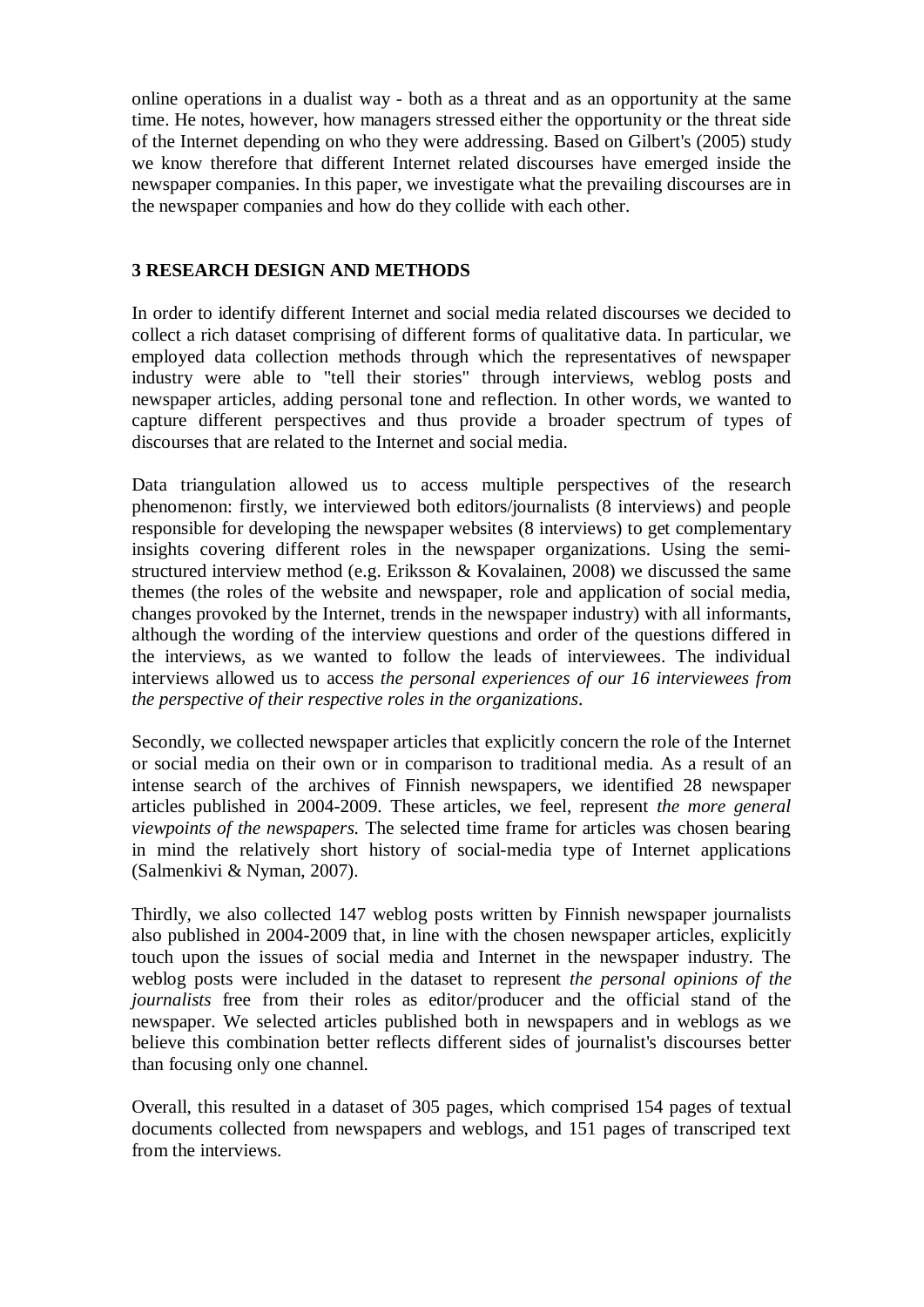We conducted an inductive analysis, representing exploratory approach to provide a data-grounded understanding about the phenomenon. Four rounds of analysis were undertaken: firstly, the text documents and transcriptions were analyzed with a special focus on expressions indicating different metaphors and constructions related to the Internet and social media, their uses and roles in terms of journalism. For instance, we observed how social media was described as a "time thief". Accordingly, social media was seen as something that deprives the position of newspapers as a media, and needs to be fought against.

Secondly, the expressions we found were then categorised under labels that illustrate the position of newspaper journalists in relation to the Internet and social media. For instance, the above mentioned example "time thief" was categorized under "Shielding". This way we were able to distinguish between the four discourses. On the third round, we concentrated on identifying the discourses that seemed to relate to impeding or promoting the responsiveness to learning, in order to cope with the changing media environment. Finally, we conducted a fourth analysis round to elaborate the identified discourses further, to identify their sources in more detail and to provide examples of how they are manifested in practice.

# **4 RESULTS**

In order to understand what impedes or promotes learning and change within newspaper publishing, it is important to understand the underlying discourses, reflecting how newspaper journalists make sense of and give sense to the Internet and social media. Based on our analysis, we observed four discourses: Ivory-towerizing, Shielding, Accelerating and Connecting. Next we will introduce each of the identified discourses more in detail. In quotations, we illustrate their source according to the different roles of the informants, i.e. editorial staff (ES) or development staff (DS), and also explicate whether the quotation is from an interview, newspaper article or weblog post.

#### **4.1 Ivory-towerizing**

We define Ivory-towerizing as a discourse with an overall focus on preserving the centuries-old position of newspapers among society. Within this discourse, print journalism was the main object through which social reality was built. In other words, traditional newspaper publishing was seen to carry significant value over any other type of media, while the role of the Internet or social media was seen rather trivial: as new types of media operate on lower standards than traditional media, they do not need much attention, either. As our interviewees aptly pointed out, social media and news transmission do not have much in common - they are basically different things. What is of essence is how the difference leads to one excluding the other:

"*Really, we don't have time to follow the discussions people have there. We have to concentrate on writing good articles.*" (ES, interview)

"*It is difficult to understand blogs... People write without getting paid from it.*" (ES, article)

The concepts and metaphors that characterize this discourse were related to the playfulness and light nature of social media, such as "sweet talk", in contrast to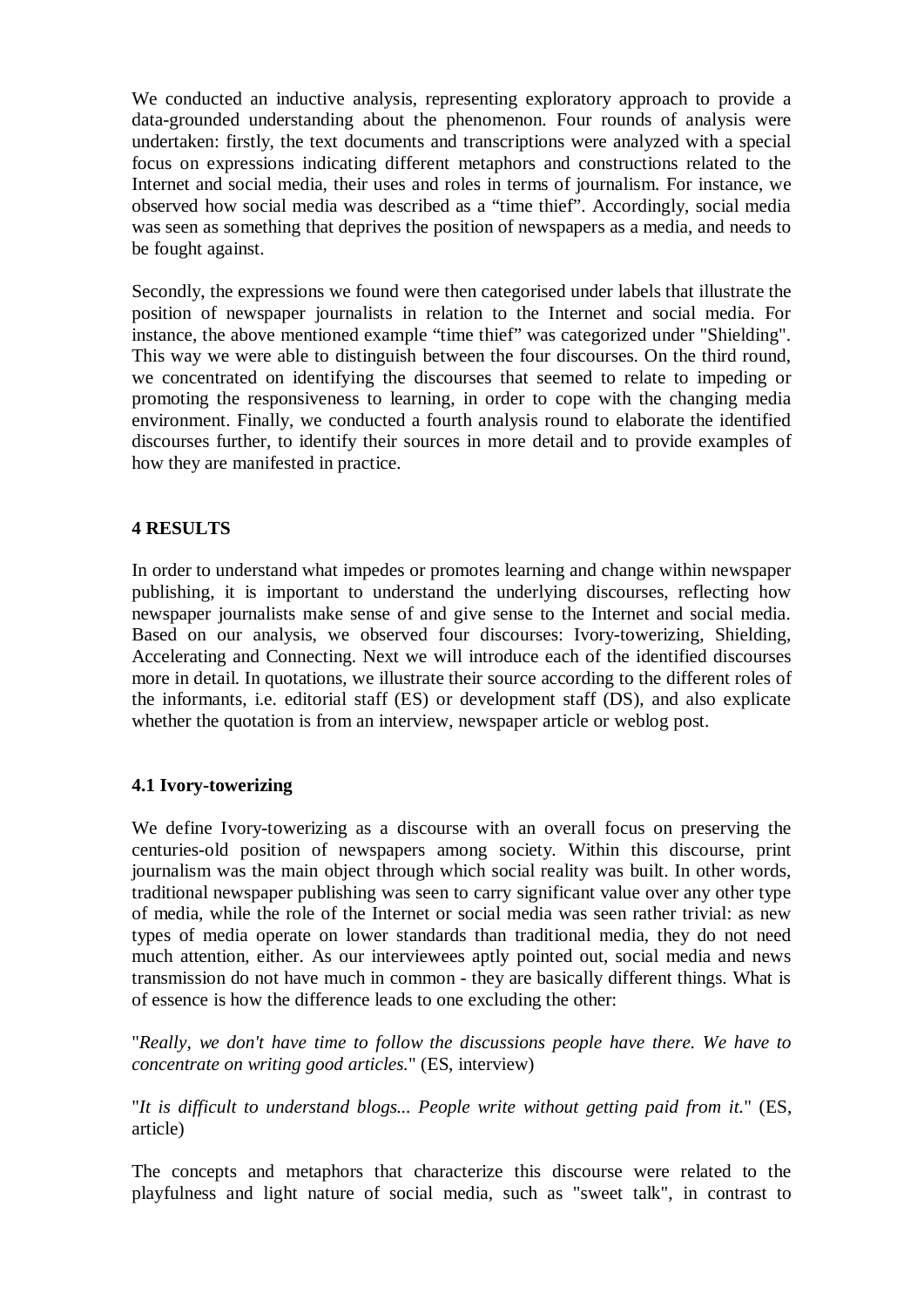traditional newspaper media which was described as trustworthy and professional. For instance, weblogs were seen as "half-baked" repositories of content, carrying much fuss of little value and rumours that cannot be trusted.

"*Most of the time, people who blog write uninteresting crap of no practical value.*" (ES, citation in other editor's weblog)

The Internet in general was loaded with concepts such as "hype" or "troll". Differences between new and traditional media were emphasized in rather cynical terms on both sides; while the Internet was seen to allow flexible and uncontrollable publishing, print newspapers were described as "bottle-feeding" where the reader is given exactly the same bundle of features every day of the week.

Ivory-towerizing as a discourse seemed to originate from editorial staff who had the longest traditions within print journalism. Shared journalistic identity was salient, and their position was seen as something that needs to be preserved from amateurs and hobbyists that actively produce content on the Internet - it is eventually readers and customers who need to change, as the following quotations illustrate.

"*The focal issue is how we get younger people to subscribe print newspapers.*" (ES, article)

"*Markets continue to shrink. People check the headlines but no longer buy the paper, they look stories at the website, papers are left unsold in their stands.*" (ES, article)

While it is often argued that the Internet challenges traditional journalism (eg. Ala-Fossi et al., 2008), in Ivory-towerizing it goes the other way round. As the need for change seems to be out of agenda, the resulting mode of operation functionally represents the logic of print publishing, as the following quotations from the website development staff indicate:

"*These [online newspapers] have been here over a decade now, and still many newspaper publishers operate as if it were a print newspaper... There is practically no interactivity at all.*" (DS, interview)

"*There has been much complain about online journalism: 'Do I really have to do this'... Mostly because it is an additional workload.*" (DS, interview)

As regards the position of journalists, it is their core duty to produce high-quality print journalism. In other words, it is of essence for journalists to stay in their own territory and avoid risk-taking, particularly as profit is derived from print newspaper. Further, newspaper journalists perceive themselves as a filter that determines the general agenda of society. While the Internet was seen to facilitate the delivery of content that is narrowly segmented or purely entertaining, there should be an overall agenda that gathers different human groups together and also discusses less "hot" issues. This is something that the fragmented use of the Internet and social media was seen to inhibit. We labelled this discourse as Ivory-towerizing, due to the gatekeeper role and journalists' willingness to avoid feedback from readers, which social media would allow by nature. Articles published in print and online newspapers are rather treated as "holy", something that does not allow criticism - print articles being the most holy ones.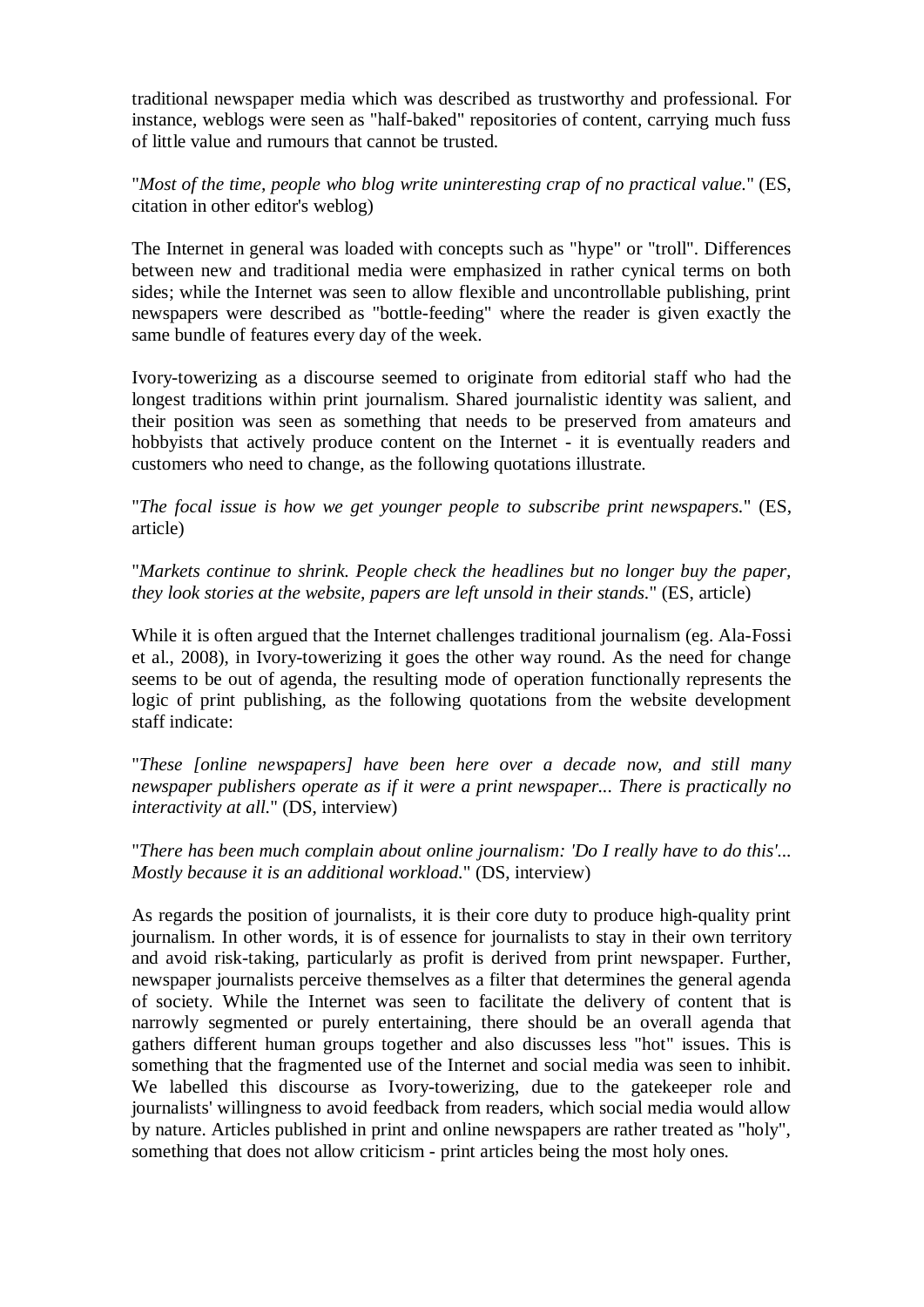"*If we think about discussion forums... It is an anathema for the editorial staff that readers could openly comment or criticize newspaper content. They are used to a situation where no one says anything.*" (DS, interview)

"*We protest against them [online discussions], because over decades journalists have defined common agenda, not the general public.*" (ES, interview)

In sum, ivory-towerizing refers to a discourse that is characterized by ignorance of the role of the Internet and social media within journalism. Basically Ivory-towerizing rejects the idea that Internet use would manifest change in how content should be produced or delivered. An interesting paradox within this discourse is that while highquality content is generally considered as media-independent key criteria for journalism, simultaneously the Internet as a media is seen to deprive journalistic quality. By providing such contradictions, the Internet is kind of a means to give meaning to the key object of this discourse: print journalism.

### **4.2 Shielding**

We could define Shielding as a discourse with an effort to defend journalists against the Internet. Much of journalistic debate is dedicated to how it has deprived newspapers their centuries-old position as an information gatekeeper. Respectively, in some areas the Internet is seen to threaten newspapers, but above all to challenge the modes of operation they employ. In contrast to Ivory-towerizing, the role of the Internet and even social media is taken rather seriously, resulting in thought and action that could be characterized as defensive. Metaphors such as "tsunami" and "havoc" can be observed change has been rapid and far-reaching, and is generally seen as destructive.

It is particularly social media that is also seen as "time thief"; people spend much time on social networking sites instead of reading print newspapers, and they establish and maintain communities that reach far beyond their local environment. Again, social media is seen to operate on far different levels of the game than newspapers, but within Shielding discourse it is something that is competed against in terms of attention. This is the particular case among younger generations of readers. Interestingly, while our informants underlined how appreciating high-quality journalistic content is fully generation-independent phenomenon, especially when coupled with locality, they expressed much concern about how to reach younger audience in a competitive situation.

"*Overall, why do people use the Net - to do something fun, go to Facebook or photo gallery or like that, our site simply cannot be that nice.*" (DS, interview)

Another concept related to being a thief also emerged, namely, "content thief". Internetbased channels were seen to erode the "news tooth" of newspapers that represent real media in comparison to the Internet.

"*Currently, we live a transition phase when weblogs and other online channels can steal content produced by real media*." (ES, article)

"*There is a threat that news becomes a public good, something which is all free and which you can freely apply business-wise, steal it if you want.*" (ES, article)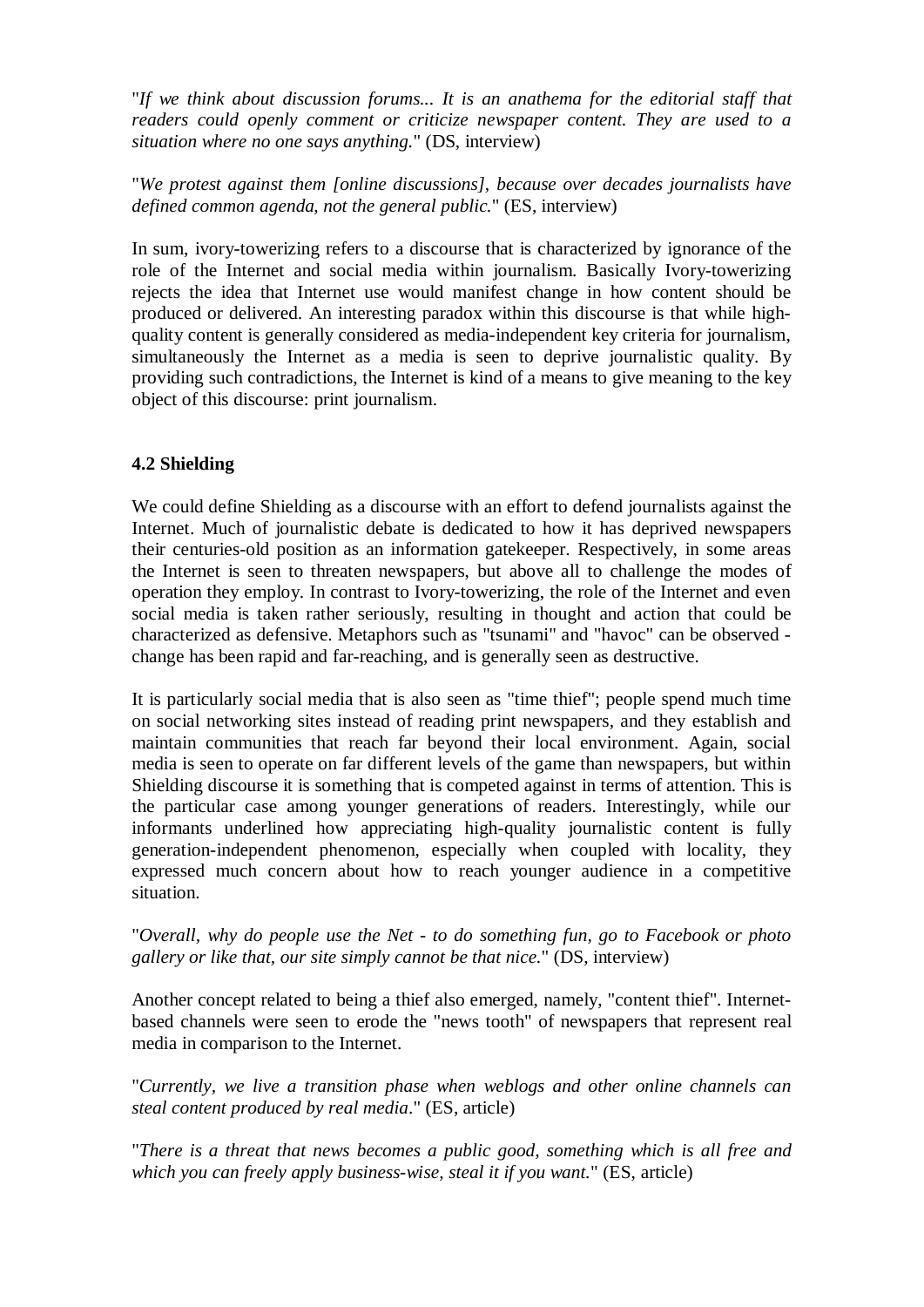"*Currently there is much confusion about where journalism is going to, what professional journalists are supposed to do, when amateurs make and share their knowledge, ideas, stories, photos and videos.*" (ES, weblog)

Naturally, thieves are something that need to be protected against. The subject positions of journalists thus relate to holding control of readers and owning content. In line with the rise of social media, the use of the Internet has fragmented even more than before, and it is difficult to establish commitment with the newspaper brand. In other words, new types of media are seen to strengthen the effect of losing control of the reader. For instance, there are myriad of sites and services to compete against, where smaller newspapers cannot challenge large players or well-established brands in terms of efficiency and reach of information delivery.

"*You can find almost anything from the Net, so our relationship with the customer becomes much thinner. We can never manifest the kind of commitment there than our print newspaper does.*" (DS, interview)

Further, our interviewees described how the discussion forums hosted by newspaper publishers themselves have aroused concern in terms of losing control, which print newspapers are used to hold. In particular, there has been much trial and error about how to moderate the discussions.

"*As we have allowed our readers to exchange opinions there, under our brand, we are constantly facing the question about the limits of freedom of speech... it is particularly the editorial staff that questions the content, even when it is fully legal.*" (DS, interview)

"*At first, many newspapers were very open about discussion forums, like there would be professional-style writers only, like journalists. It was an anathema that there wasn't. There is constant fear that people say something wrong right below our logo.*" (DS, interview)

Control was also manifested in terms of owning news content. Our interviewees described how the creator right is highly valued and defended, resulting in intentional delay for online news publishing in order to prevent competing media to benefit from it. There was also a tendency to wait until the news is complete enough, which often caused other media to beat newspapers in terms of time.

"*If there is a burning news from this area, we wait until late afternoon, until they [another local media] have ended their shift.*" (ES, interview)

The weapon with which journalists see themselves armed to fight against the Internet is high-quality journalism both in print and on the website. In other words, it is about traditional news delivery across different channels.

Shielding as a discourse was most prevalent within the editorial staff, to which the intervieweed developers also referred to. There was strong consciousness about the increasing importance of the Internet and social media across different groups of informants. The Internet also arises much concern; it is not clear how it could be applied and how openness should be regarded. Respectively, some interviewees described frustration, even embarrassment, due to their backwardness in understanding the roles and uses of new type of media. It was particularly the newspaper articles that at times expressed a hopeless tone: "Big bad Net, go away".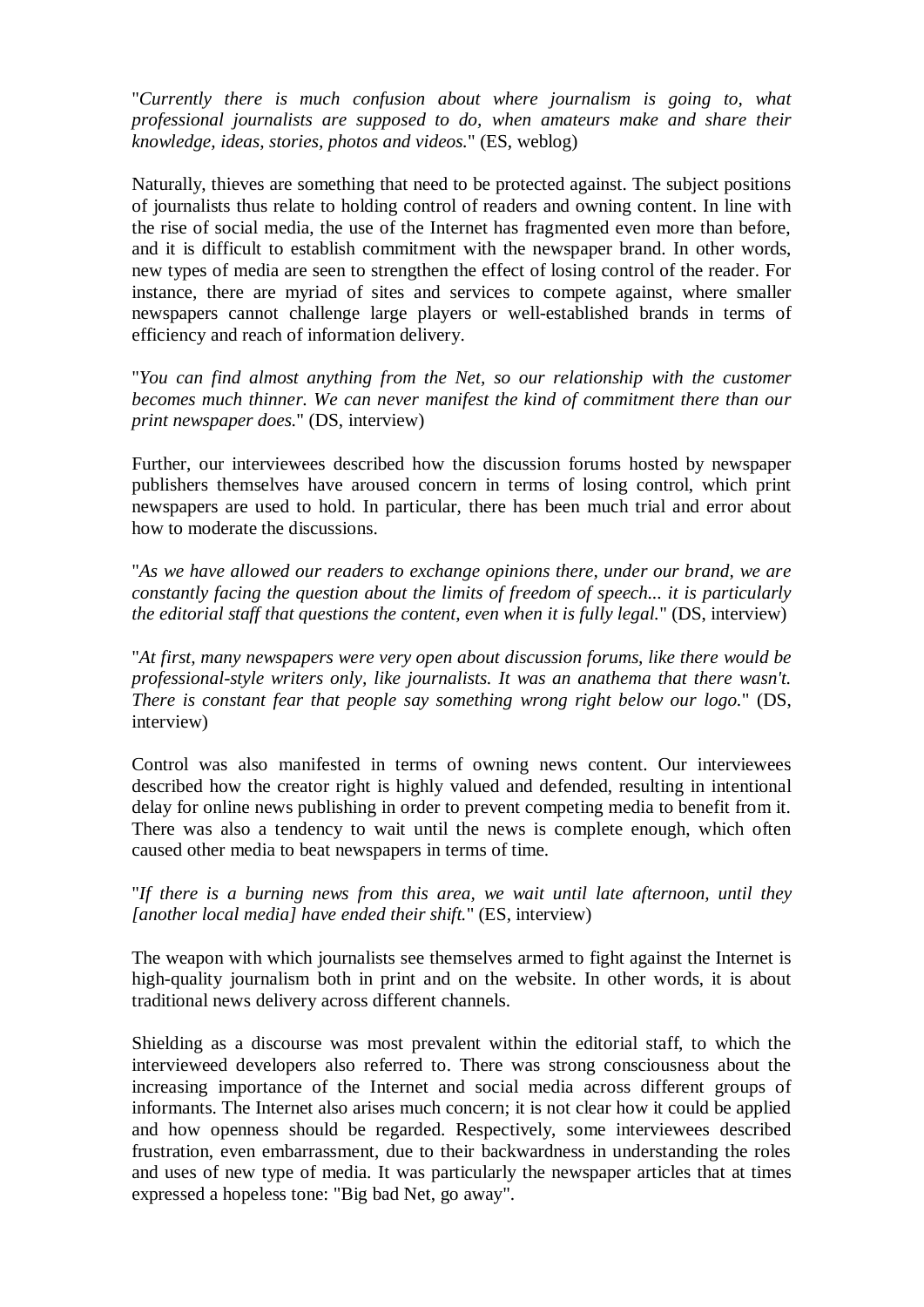In sum, Shielding is related to defending the position of newspaper journalists from the Internet and social media, being thieves that steal both content and time from newspapers. The role of journalists is to find means to keep control over the reader. This is achieved by providing high-quality content; paradoxically, the Internet is simultaneously considered as a "fun park" that erodes interest towards journalistic content and newspapers.

# **4.3 Accelerating**

We approach Accelerating as a discourse that focuses on the ability of the Internet to provide options and possibilities for newspapers. In particular, the Internet is seen to allow much more speed and efficiency in terms of delivering news content and also staying in touch with readers and customers, implying metaphors such as motorway or supermarket. However, the journalistic challenge is to get people to stop for a break, think more in detail and not only search for "fast food information". This is something newspapers want to train readers to do, implying subject positions that relate to that of a trainer or guru.

While the Internet generally provides opportunities to make information provision more efficient, the role of social media is seen to provide a complementary channel to deliver journalistic content and spot for ideas. For instance, editorial weblogs are seen as "online columns", yet allowing the opportunity for feedback, and external weblogs can provide a stimulus for writing about current issues and topics. As the print newspaper is seen as transcendent user interface, the focus within this discourse is in complementarity; there is practically no need to compete with the Internet as a channel. The role of journalists is to be the expert that is able to produce high-quality content also in the jungle of new media, like being an oasis where travellers can stop by and relax. One of the chief editors described this as follows:

"*The Internet is an ideal complementary or additional channel, because it allows us to communicate in real time, and the role of print newspaper becomes more that of providing more detailed background knowledge.*" (ES, article)

While it is often argued that the Internet cannibalizes newspapers (e.g., Ferguson, 2006), the Accelerating discourse is characterized by degrees of optimism that are related to technological advances and changing use patterns of the media, again reflecting the complementary role of different channels. In other words, as people are used to search information and interact on the Internet, it is inherent for newspaper media to extend their delivery channels accordingly. This is kind of a by-product of the general progress of Internet technology. Thus far the advertising revenues from online newspapers have remained minor, but both our interviewees and the future-mapping print articles figured out a situation where they would grow up to a half of all revenues. Many of the interviewees also pointed out how the Internet is simultaneously a means to strengthen newspaper brand, implying how the various channels support each other.

"*What is essential for us is to realize that there is no longer a single channel to do this... Now we have different kinds of tools, they do not threat each other but it is just more ways to better serve our customers.*" (DS, interview)

"*For newspapers, the role of the Internet increases all the time, it creates and strengthens our brand...*" (DS, interview)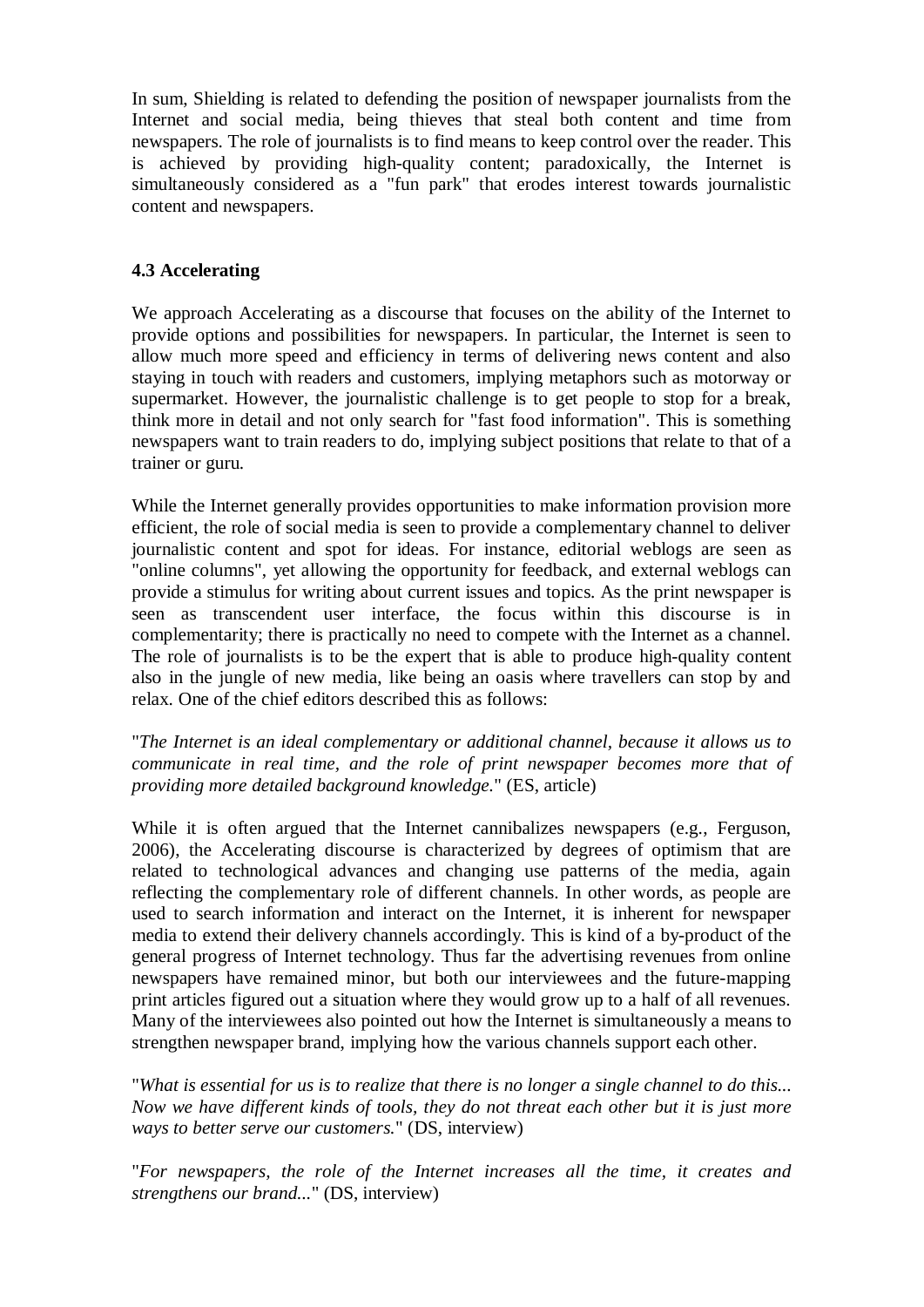Overall, control is emphasized in terms of the role of newspapers as most trustworthy information providers. What is of importance in relation to the above 'Shielding', control is approached in a different manner: while Shielding emphasizes *preserving* established control over the readers and other media, within this discourse it is something that is *earned* through being a mastery who has the needed insight and capability to "bridge building", managing and filtering content.

"*There are now many types of media, but someone has to take care of all this, manage the discussions... and to bring in more objective viewpoints as well. That is our role.*" (DS, interview)

"*It is our core strength: people can trust information online, when there are newspapers providing it.*" (ES, weblog)

"*Social media also needs to be managed somehow, otherwise it is far too fragmented.*" (DS, interview)

The role of the Internet in terms of giving opportunities was also present in how it was pictured out and reflected as a part of the newspaper brand. For instance, some of our interviewees questioned the black-or-white scheme of things between print publishing and online publishing, as the following thought illustrates:

"*No one ever asks whether the profit from photographs or sports editorial covers the expenses. Within the newspaper, we still treat the Net as isolated, even when it's a part of the same brand.*" (DS, interview)

As regards subject positions, journalists pursue being multiply skilled persons, kind of people who are able to produce and deliver various types of content on multiple channels instead of one (print newspaper). Some had taken the position of advisor or internal trainer, encouraging others to try things out and learn about new types of tasks and applications. Resistance for change is naturally present in everyday work, but learning occurs by degrees.

"*There a still holdouts who don't prefer this at all, but at least we now make online news.*" (DS, interview)

Overall, this discourse was distinctive for those being in officially responsible positions within newspaper companies, such as development staff and chief editors. As many of them pointed out, newspapers are now in a situation where they at the latest have to invest time and resources to online media. This was described as a need to see "outside the house", to cooperate with other newspaper publishers, and to consider how to survive in a highly competitive situation.

In sum, Accelerating as a discourse highlights the complementary role of the Internet as a channel for newspaper journalism. The core position of journalists is to be the expert that is able to produce right type of content into right channels, while being the most trustworthy sources of information.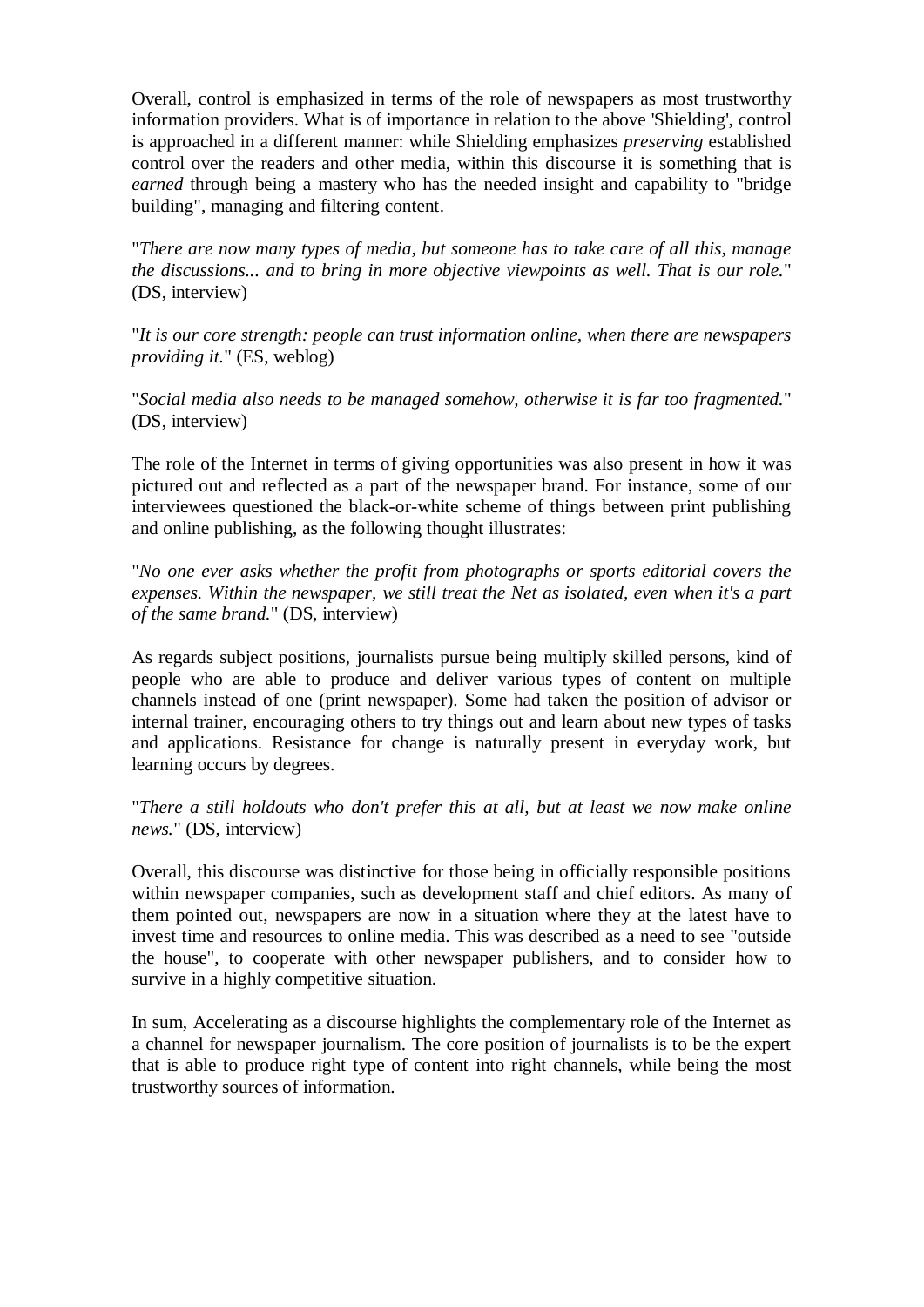### **4.4 Connecting**

Finally, we define Connecting as a discourse where the role of the Internet is to provide meeting places. Newspaper journalism is seen rather democratic and open, allowing different viewpoints and being an intermediary instead of information gatekeeper. Metaphors and concepts such as "bazaar" or "set of linkages" can be observed. One of the bloggers described, how online newspaper could be like an art gallery organizer, providing selected favourites to the audience. Respectively, the Internet and social media provide spaces for both the content and the related interactions. What distinguishes Connecting from the above Accelerating, is the unique nature of these spaces - they are not just complementary channels to deliver news content, but also provide opportunities for discussion and relationships that could not be established through other means.

The focus of action has shifted from information provision to interaction. In other words, the key object is discussion, and in this regard it is the core subject position of journalists to take care of people. For this purpose, Internet and social media are seen as important means to assist in gathering users and readers, advertisers and professionals together:

"*If we were only a cornet that pumps out news, and no one can comment it, then it is not a medium at all. I think discussions are a key part here. Isn't that the original idea of any media, bring people together*?" (DS, interview)

"*It becomes a place where information is actually produced by customers, with which we are truly connected to. If someone here thinks that our editorial staff is the best source of information about this area, he or she should be sacked immediately.*" (ES, interview)

"*Closer, closer, closer. We need to support even the smallest community, provide applications with which to connect people. Of course the news content remains focal from our part, but there should be users' voice as much as possible.*" (DS, interview)

What is of essence here is the tense: Internet *could* and *should* provide spaces, it *becomes* something, and *needs to* support. Thus the informants were outlining issues that not yet fully exist but might be the future. The Internet was also considered as flexible channel to personalize content and to respond to different customer preferences. For instance, some bloggers and interviewees pointed out how it would allow customers to read and discuss about content that is of interest for them, instead of mass product delivery. This is seen to benefit both customers and newspaper - the former through segmenting content, and the latter by cutting down distribution expenses and allowing connections to readers in order to better understand their interests, as the following quotations illustrate.

"*We thought we should offer social media features, discussion forum and blogs, as it is also a means to create content. I don't mean printing weblog posts in our newspaper, but more like seeing what our readers value and are interested about, and what kind of topics they prefer to discuss.*" (DS, interview)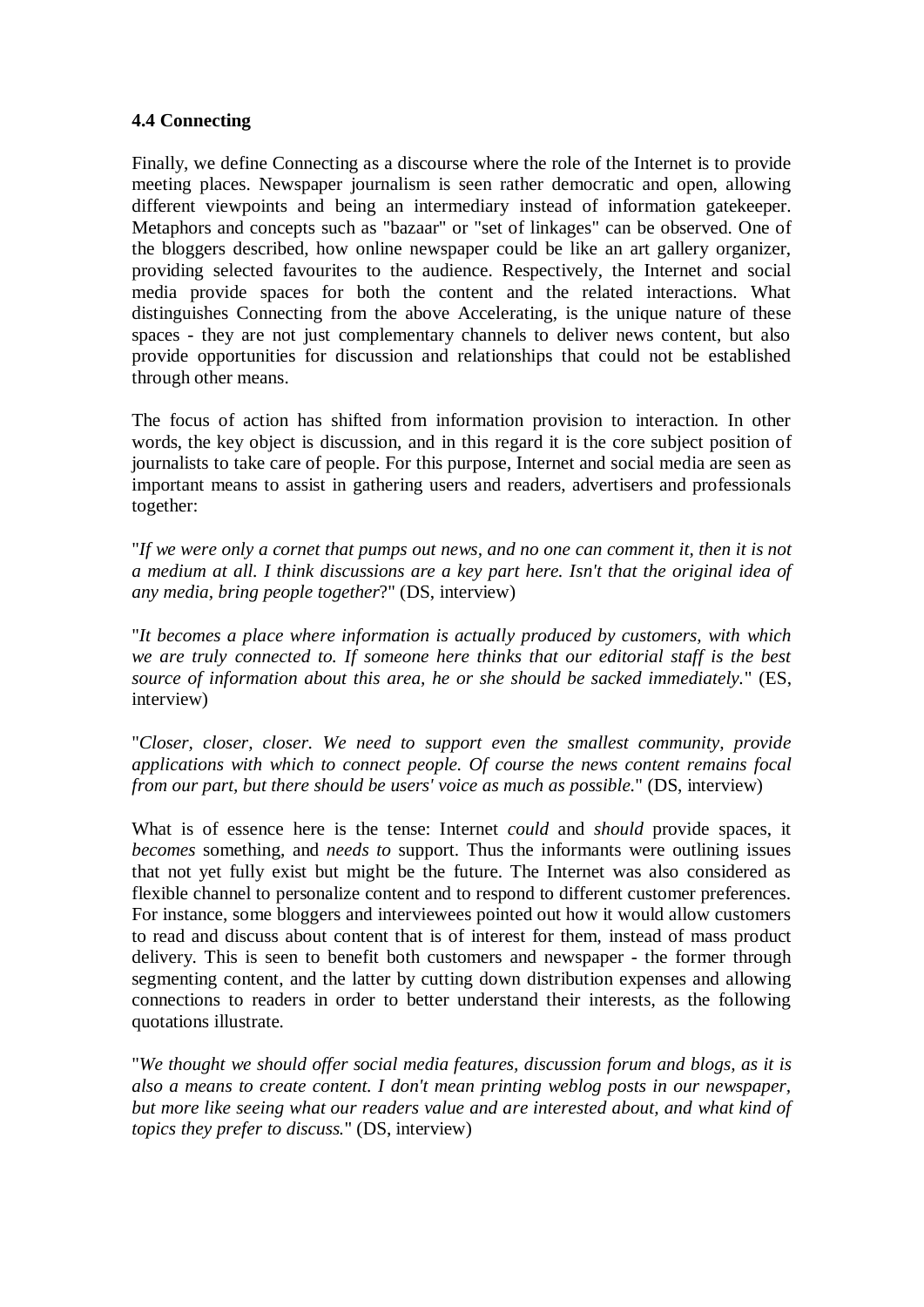"*If the [newspaper] media wants to build community and to involve customers in content creation, it requires true willingness to be open and transparent, and to engage in discussions.*" (DS, interview)

While all of the above discourses manifested news as a dominating journalistic basic unit, within Connecting discourse there are attempts to picture out different conceptual bases. For instance, instead of delivering disjointed news content over the Internet, journalists could focus on *topics*: professionally generated and organized subjects, which are discussed and reproduced on an on-going basis, and which provide linkages to background material. Indeed, news are seen as residue from static publishing, while metaphors such as "collective memory" and "community memory" characterize the set of topics discussed here. Newspaper publishers and journalists are either considered as community hosts themselves, or as professionals who could add value to existing community services, particularly by supporting so-called hyperlocality - getting closer and closer, as the quotation above illustrated.

Other new concepts such as network journalism were also pictured out, referring to a mode of operation where amateurs are involved in all phases of producing news. As mentioned, the role of journalists is to provide background knowledge, bring people together and balance between different viewpoints. Further, the concept "news community" was introduced, bridging together citizen journalism and professional journalism. It was seen as a means to gather fresh viewpoints and to establish a new kind of relationship within the news audience. In line with discussions, relationships could be seen as a key object of this discourse:

"*Citizen journalism, participatory journalism, social media is like a train that inevitably advances, particularly within news media, as a thousand pairs of eyes simply sees much more than the editor's one pair.*" (DS, weblog)

Connecting as a discourse was most salient in the interviews with development staff, but also in bloggers' posts with mind-provoking thoughts and ideas originated both from own thinking and from other experts' weblogs. However, in newspaper articles aimed at consumer audience there are hardly any signs of Connecting. We suggest this may relate to the visionary nature of the discourse: it is not actually something that is being done in today's journalism, but more like ideas or potential trends about what newspapers could be in the future, and which opportunities the Internet and social media would further allow for them.

In sum, Connecting as a discourse highlights the role of providing unique online spaces to gather people together. Newspaper journalists with their long professional tradition were seen as intermediaries, or hosts, who are able to bridge different groups in order to create communities or to add value to existing communities. As distinct from the above discourses, Connecting implied a set of novel concepts and tasks which reflected a visionary tone about the role of the Internet for newspaper publishers.

Table 1 summarizes the discourses identified above.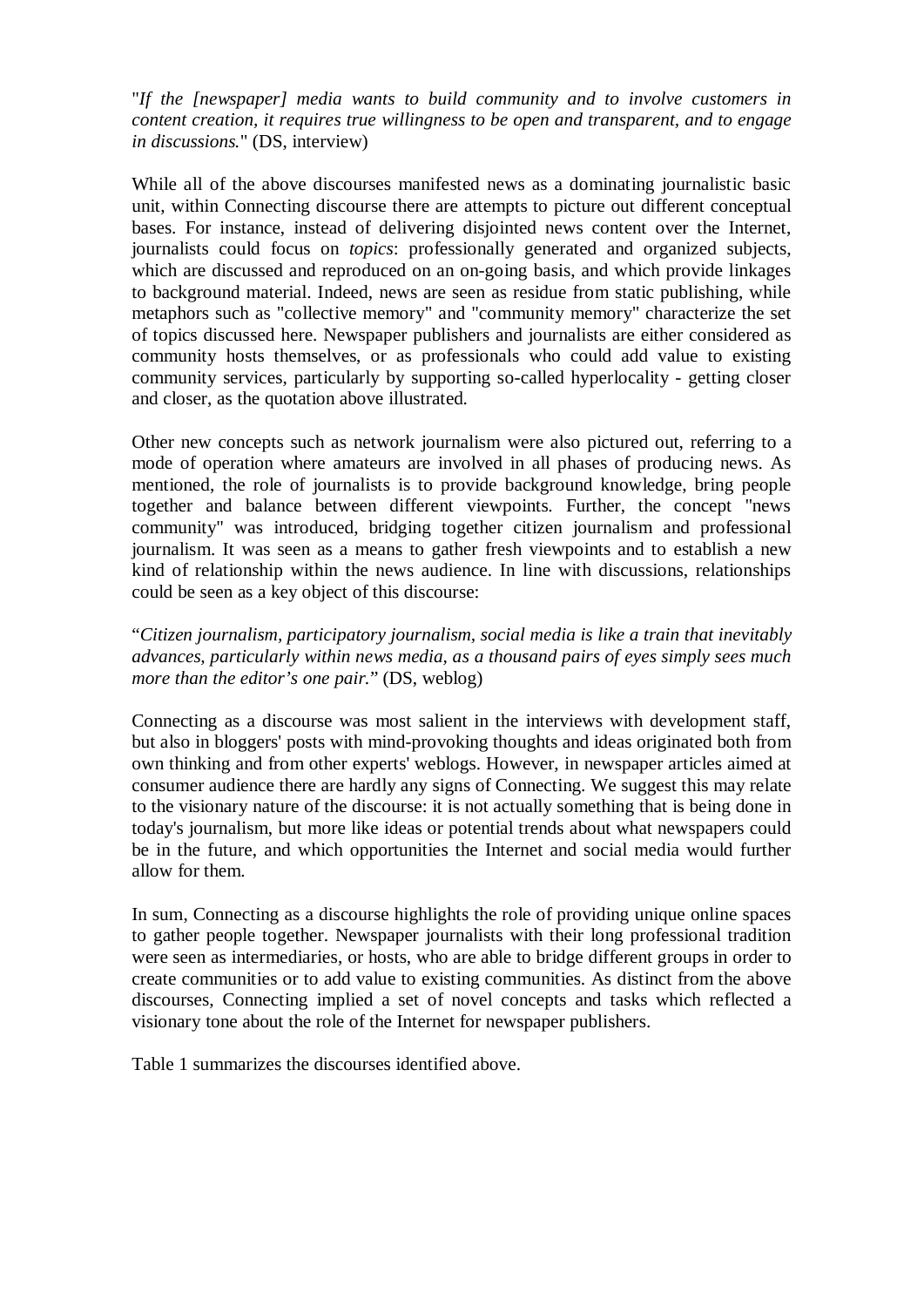| <b>Discourse</b> | Conceptions of the<br><b>Internet and social</b><br>media                 | Key object to be<br>made sense of | Key subject<br>position of<br>journalists      | <b>Key groups</b>                  |  |
|------------------|---------------------------------------------------------------------------|-----------------------------------|------------------------------------------------|------------------------------------|--|
| Ivory-towerizing | hype, troll,<br>sweet talk.<br>half-baked content,<br>amateurs, hobbyists | print journalism                  | publishing news                                | editorial staff                    |  |
| Shielding        | tsunami, havoc,<br>time thief,<br>content thief                           | media competition                 | controlling reader                             | editorial staff                    |  |
| Accelerating     | motorway,<br>supermarket,<br>complementary<br>channel                     | content delivery                  | training people,<br>being a guru or<br>mastery | editorial and<br>development staff |  |
| Connecting       | bazaar, set of<br>linkages, unique<br>space,<br>art gallery room          | collaboration                     | care-taking,<br>bridging people                | development staff,<br>bloggers     |  |

**Table 1**. Discourses related to the Internet and social media

Having presented the discourses related to the Internet and social media, we now turn into reflecting the findings of our study to the literature on organisational learning.

### **5 DISCUSSION**

Finally, we need to outline how the identified discourses are connected to social practices and to organizational learning. In our view, this question can be approached on two levels: within and across discourses. Next we will examine these two levels more in detail. By way of introduction, table 2 presents the key ideas to be elaborated further in this chapter.

**Table 2**. The effect of discourses on practices and learning

| <b>Discourse</b> | <b>Effect on social practices</b> | <b>Effect on learning</b>                     |
|------------------|-----------------------------------|-----------------------------------------------|
| Ivory-towerizing | avoiding risk-taking              | clinging to existing skills and capabilities  |
|                  |                                   |                                               |
| Shielding        | defending existing position,      | inability to find novel solutions             |
|                  | paralyzing                        | learning by copying/imitating                 |
| Accelerating     | broadening the repertoire of      | learning by developing new individual-level   |
|                  | action,                           | skills                                        |
|                  | underlining expertise             |                                               |
| Connecting       | challenging existing values and   | learning by developing new modes of operation |
|                  | roles                             |                                               |

#### **5.1 Learning within discourses**

As noted earlier, discourses both construct social reality, and are influenced by the social conditions (Giddens, 1984; Hardy et al., 2005). As the identified discourses differ with regard to metaphors and concepts, objects and subject positions, they also have varying manifestations as social practices and thus different outcomes in terms of learning.

In our understanding, the social practices within two of the discourses, namely, Ivorytowerizing and Shielding, impede learning and change in organizations, while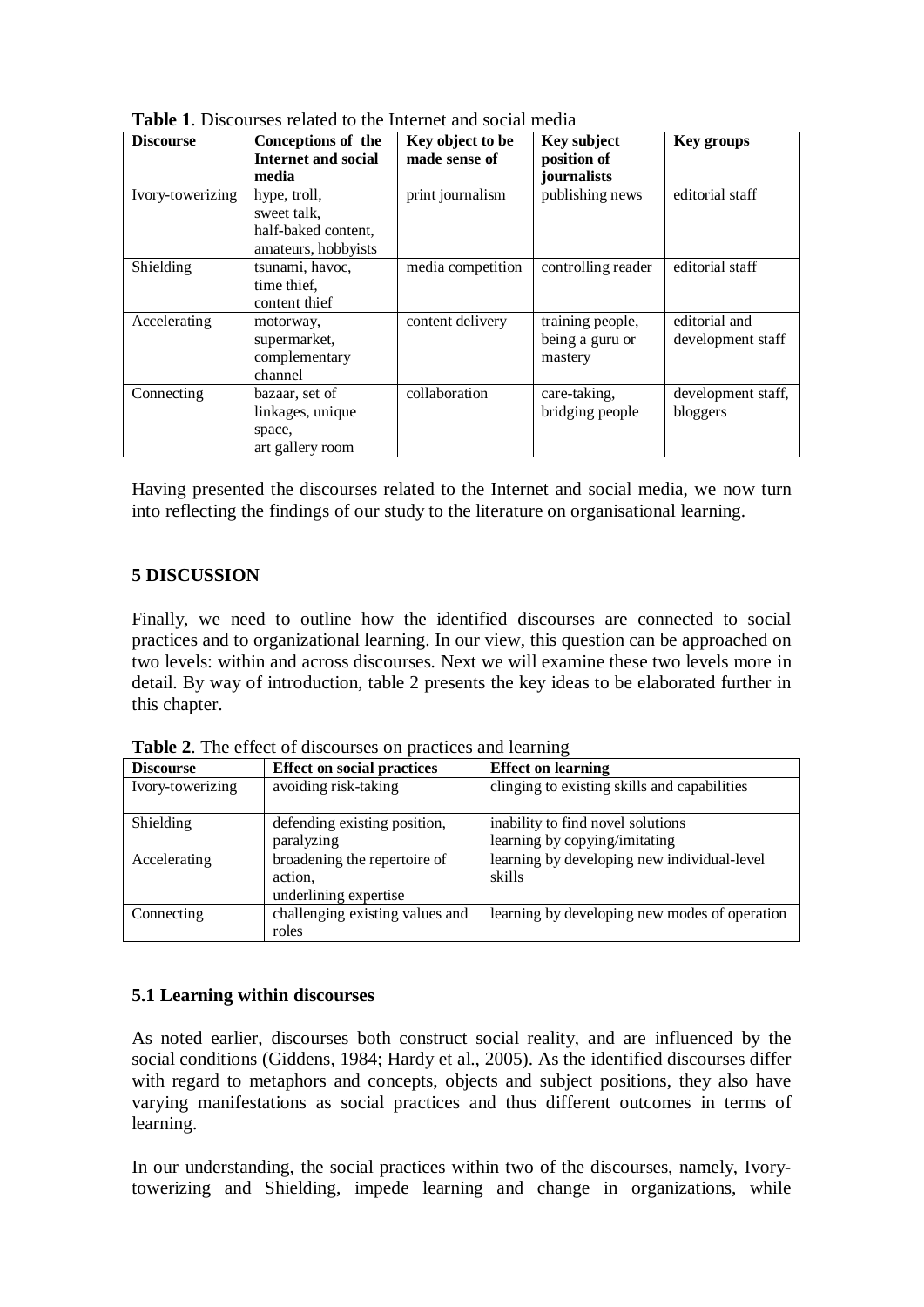producing the two other - Accelerating and Connecting - discourses are related to promoting learning. Next, we will elaborate our argument on the differences between the social practices within the discourses in more detail.

When engaging in Ivory-towerizing type of discourse, organizational members avoid risk-taking and trying out new patterns. Unchangeability is encouraged and there is no support for developing skills to broaden the spectrum of producing and delivering journalistic content. On the other hand, within the Shielding discourse organizational members dedicate much effort in thinking how to defend against competitors. "They are all competitors" -type of attitude can be perceived, resulting in paralyzing effect caused by rigidity and unawareness of the possible options. There was practically no adaptiveness to change and learning unless the outcomes could be predicted, such as when copying widely-approved online applications from others. In sum, both of these discourses constitute organizational practices that hinder organizational learning within the groups producing and sharing these discourses.

Accelerating and connecting, in turn, seem to support adaptation to change and learning. Indeed, within the Accelarating discourse, organizational members are encouraged to become "multiply skilled journalists", for whom it is a matter of honour to act as professionals in publishing over a variety of channels. The Internet and social media were seen as positive weight for journalists: someone has to take the role of the expert who filters integral parts of information from the unintegral, and makes information understandable. It was particularly the Connecting discourse that emphasized perceiving new opportunities and outlining new concepts – the existing modes of operation were rather openly challenged. It was particularly the intermediary role, or bridging different groups together, where journalists saw themselves to best fit in instead of being information gatekeepers.

When organizations learn through experience, they also learn what brings success, resulting in exploiting existing knowledge and resources (March, 1991). This seems to be the case among newspaper publishers; much of the debate with our interviewees focused on their inability to explore new opportunities. Organizations also need to create variety by experimenting, innovating and taking risk, referred to as exploration (Levinthal & March, 1993) and involving a trade-off between clinging to existing knowledge and trying new opportunities.

Indeed, a part of the lack of variety in organisational experience among newspaper publishers could be traced back to the lack of variety regarding journalistic *identity* (see e.g. Wenger, 2003; Ashforth & Mael, 1989). Particularly within the Ivory-towerizing discourse, journalists accentuated their professional identity and status, strongly contrasting it with the amateur-hobbyist type of content production the Internet and social media manifest. Thorough the journalistic debate, strong collective identity was salient; at the same time, both editors and developers described how journalists would need more humility and "stop fighting against windmills", as the Internet has already transformed the media landscape and modes of content production. In terms of learning, identities need to be formed through a variety of *experiences* and *contexts* (Wenger, 2003). Our study reinforces this notion: newspaper companies cannot learn and manage change from ivory-towers.

In conclusion, producing different types of Internet-related discourses promote different types of organizational behavior. While two of the discourses seem to foster organizational adaptation towards the new media environment, the favourable social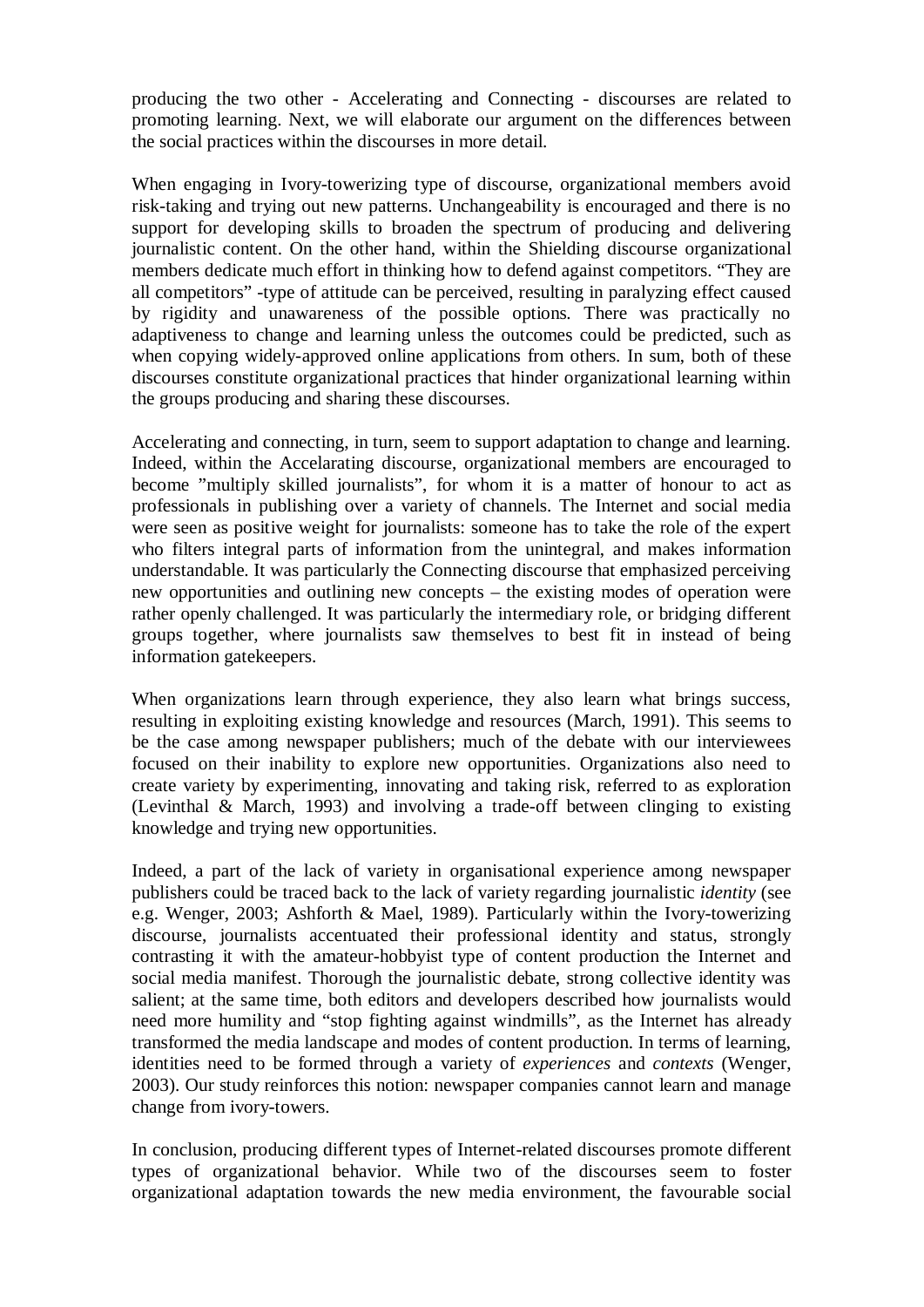practices still occur *within the group* sharing the discourse and not on the organizational level including also groups not sharing the discourse. Thus, while favourable for change and adaptation, producing the Accelarating or Connecting discourses is not enough for wider organizational learning. In the following, we will discuss the potential for organizational learning across different discourses.

# **5.2 Learning across discourses**

Turning back to our starting point, we defined organizational learning as an increase in shared knowledge and consisting of changing organizational practices (adapted from Berends et al., 2003). This definition underlines the increase of *shared* knowledge, that is knowledge not possessed only on an individual level, but on a higher organizational level. As Schein (1993) maintains, dialogue is essential in organizational learning. It is often seen as the process through which the gap between individual and organizational learning is bridged (Oswick et al., 2000). Therefore, we will next focus on the dialogue between discourses.

Based on our analysis, we note that the observed discourses are not mutually exclusive; our results indicate they co-exist in organizations. In one organization, people in different roles and positions thus produce different discourses, and there are competing thought worlds within organizations. Therefore, organizations are likely to witness tensions between opposing discourses and related group identities and conflicts may arise. However, prior studies (e.g. Argyris, 1976; Child & Heavens, 2001; Rothman & Friedman, 2001) have indicated that internal conflicts may provide a stimulus for organizational learning. Indeed, only via dialogue between opposing discourses, the shared understanding and knowledge of the phenomenon may increase.

Secondly, the data also reveals that newspaper professionals are likely to produce different discourses depending on their roles; in their roles as journalists, our informants mostly engaged in Ivory-towerizing and Shielding types of discourses, while in their external weblogs and in more informal interview situations they manifested different tone about the Internet and social media. For instance, the same informants could outline the same object through various conceptualizations: while in print newspaper articles social media was labelled lightweight "sweet talk", in the interviews it was seen both as a competitor in terms of to which people use the Internet, and a complementary channel through which to deliver journalistic content (e.g. through editorial weblogs which allow feedback from readers).

This finding illustrates how confusing the situation is perceived in the industry. Instead of taking black-and-white sides, individuals ponder on the different sides of the Internet and social media. As individuals belong to several (and potentially partially overlapping) groups at the same time (e.g. based on their work experience and roles as journalists / developers / webloggers), they also participate in producing different discourses simultaneously. We perceive this as an opportunity for organizational learning, as participating in several discourses and identities will make it easier for individuals to understand and accept other discourses.

Oswick et al. (2000, p. 900) talk about 'real dialogue' as the 'dynamic and interactive process through which dominant univocal accounts of organizational reality can be undermined'. In their approach, dialogue is not the means for sharing knowledge, but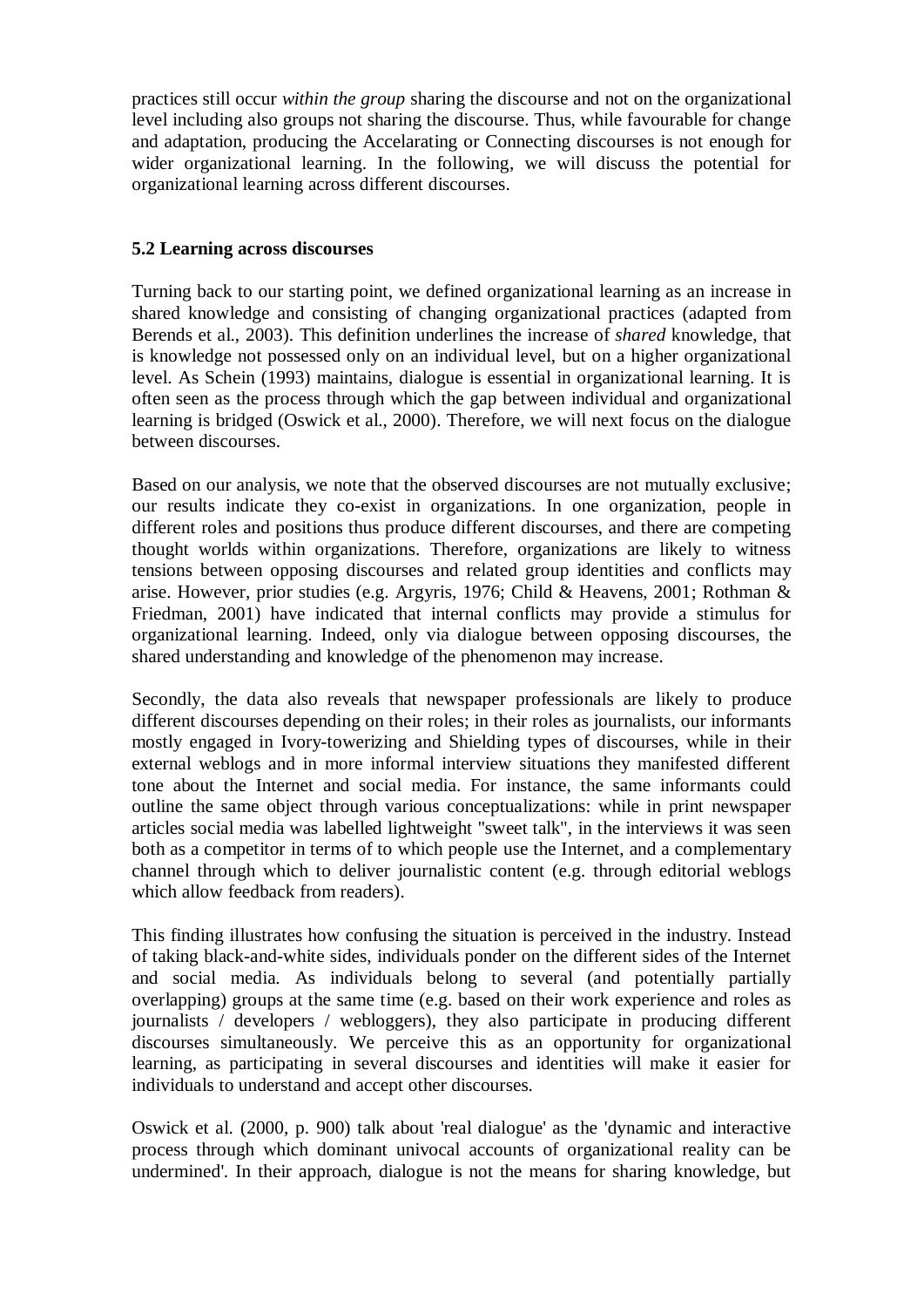rather dialogue in itself *is* learning. This is close to what Mumby and Stohl (1991) refer as the negotiation of meaning across actors with different views.

When competing discourses engage in true dialogue to produce a shared meaning. organizational learning takes place. Here, we do not claim that a single shared discourse could or even should be negotiated, but rather - and in line with Oswick et al. (2000) put high emphasis on the actual process of dialogue in itself. In conclusion, we maintain that on-going dialogue between the co-existing and competing discourses increases shared knowledge and thus promotes organizational learning.

# **6 CONCLUSIONS**

This paper investigated the Internet and social media related discourses among newspaper journalists. In line with Gilbert (2005), we noted how the Internet was perceived both as a threat and an opportunity. We pointed out that the former are characterized by Ivory-towerizing and Shielding types of discourses, while the latter is represented in the discourses Accelerating and Connecting.

The main contribution of our study is within identifying the underlying discourses that are inherent for changing social practices and learning on organizational level. Organizational learning is related to developing capabilities that contribute to competitive advantage; such capabilities are characterized by being difficult to imitate and being valued by customers (Crossan & Berdrow, 2003). On individual level the focal issue is to become conscious of thinking routines that are taken for granted (theories of action) and to be able to change them in an adaptive way (Argyris & Schön, 1996). On organizational level, it is essential to unravel discourses, reflecting how social reality is constituted and made sense of. Thus we believe our results are of significant interest among journalists and media managers, helping them to identify the relevant issues in terms of learning and managing change.

The main limitation of our study is that we did not investigate the outcomes of organizational learning. Rather, our focus was in identifying the underlying discourses that characterize journalistic practice in terms of new media, enabling to understand opportunities and starting points for learning within newspaper companies. We believe our results provide a fruitful ground for further investigations within this field. It would also be of particular interest to study and elaborate the identified discourses further by making comparisons across different organizational groups.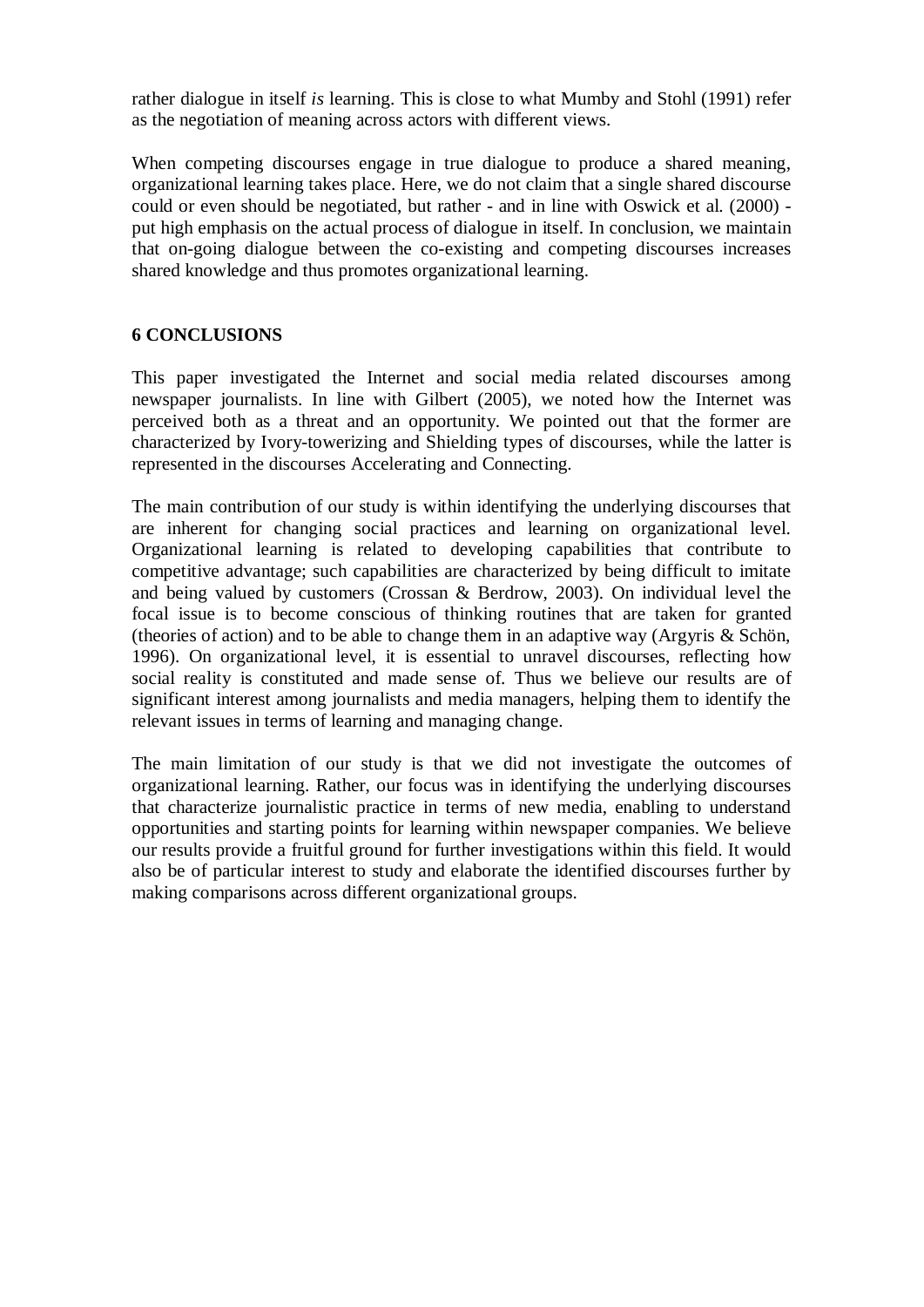#### **REFERENCES**

Achtenhagen, L. and Raviola, E. (2007), 'Organizing internal tension: Duality management of media companies', in Achtenhagen, L. (Ed.) *Organizing Media: Mastering the Challenges of Organizational Change*. JIBS Research Reports, 2007-01, Jönköping.

Argyris, C. (1976), 'Single-Loop and Double-Loop Models in Research on Decision Making', *Administrative Science Quarterly*, Vol. 21, No. 3, pp. 363-375.

Argyris, C. and Schön, D.A. (1996), *Organizational Learning II: Theory, Method, and Practice*, Addison-Wesley: Reading, MA.

Ala-Fossi, M., Bakker, P., Ellonen, H-K., Küng, L., Lax, S., Sabada, C. and van der Wurff, R. (2008), 'The impact of the Internet on the business models in the media industries – a sector-by-sector analysis', In Küng, L., Picard, R.G. and Towse, R. (Eds) *The Internet and the Mass Media*, Sage Publications, London, pp. 149-169.

Ashforth, B. and Mael, F. (1989), 'Social identity theory and the organization', *Academy of Management Review*, Vol. 14, pp. 20-39.

Berends, H., Boersma, K. and Weggeman, M. (2003), 'The structuration of organizational learning', *Human Relations*, Vol. 56, No. 9, pp. 1035-1056.

Chan-Olmsted, S. M. (2006), *Competitive Strategy for Media Firms, Strategic and Brand Management in Changing Media Markets*, Lawrence Erlbaum Associates, Mahwah, New Jersey.

Child, J. and Heavens, S. (2001), 'The social constitution of organizations and its implications on organizational learning', in Diekers, M., Antal, A., Child, J. and Nonaka, I. (Eds), *Handbook of Organizational Learning and Knowledge*, Oxford University Press, New York, pp. 308-326.

Crossan, M.M. and Berdrow, I. (2003), 'Organizational learning and strategic renewal', *Strategic Management Journal*, Vol. 24, No. 11, pp. 1087-1105.

Eriksson, P. and Kovalainen, A. (2008), *Qualitative Methods in Business Research,* Sage Publications, London.

Ferguson, D. (2006). 'Industry-specific management issues', in Albarran, A., Chanl-Olmsted, S. and Wirth, M. (Eds.), *Handbook of Media Management and Economics*, Lawrence Erlbaum Associates, Mahwah, New Jersey, pp. 297-324.

Foucault, M. (1994), *Power: Essential Works of Foucault*, Vol. III, 1954-1984, The New Press, New York.

Gade, P. (2004), 'Newspapers and organizational development: Management and journalist perceptions of newsroom cultural change', *Journalism and Communication Monographs*, Vol. 6, No. 1, pp. 3-55.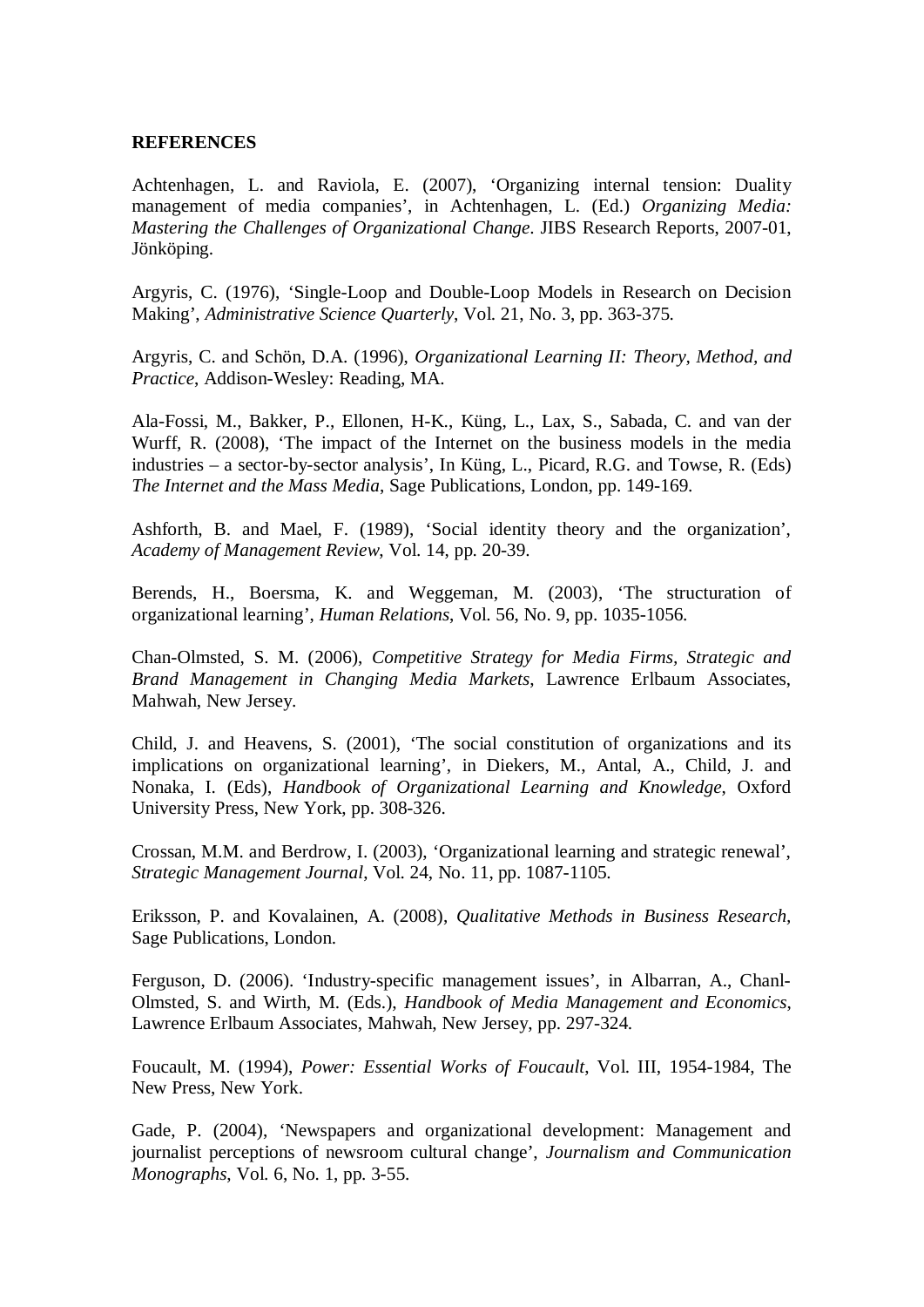Giddens, A. (1984), *The Constitution of Society*, University of California Press, Berkeley, CA.

Gilbert, C. (2005), 'Unbundling the structure of intertia: resourse versus routine rigidity', *Academy of Management Journal*, Vol. 48, No. 5, pp. 741-763.

Gherardi, S. and Nicolini, D. (2001), 'The sociological foundations of organizational learning', in Diekers, M., Antal, A., Child, J. and Nonaka, I. (Eds), *Handbook of Organizational Learning and Knowledge*, Oxford University Press, New York, pp. 35- 60.

Gilbert, C.G. (2005), 'Unbundling the structure of inertia: resource versus routine rigidity', *Academy of Management Journal*, Vol. 48, No. 5, pp. 741-763.

Hardy, C., Lawrence, T. and Grant, D. (2005), 'Discourse and collaborations: The role of conversations and collective identity', *Academy of Management Review*, Vol. 30, No. 1, pp. 58-77.

Hardy, C. and Phillips, N. (2004), 'Discourse and Power', in Grant, C., Hardy, C., Oswick, C. and Putnam, L.L. (eds.), *The Sage Handbook of Organizational Discourse*, Sage, London, pp. 299-316.

Herriott, S., Levinthal, D. and March, J. (1985), 'Learning from experience in organizations', *The American Economic Review*, Vol. 75, No. 2, pp. 298–302.

Küng, L. (2004), 'What makes media firms tick? Exploring the hidden drivers of firm performance', In Picard, R.G. (ed), *Strategic Responses to Media Market Changes*, JIBS Research Reports Series No. 2004-2.

Küng, L., Picard, R.G. and Towse, R. (2008), *The Internet and the Mass Media*, Sage Publications, London.

Levinthal, D. and March, J.G. (1993), 'The myopia of learning', *Strategic Management Journal*, Vol. 14, pp. 95-112.

March, J.G. (1991), 'Exploration and exploitation in organizational learning', *Organization Science*, Vol. 2, No. 1, pp. 71-87.

Mumby, D. and Stohl, C. (1991), 'Power and discourse in organizational studies: absense and the dialectic of control', *Discourse and Society*, Vol. 2, pp. 313-332.

Orlikowski, W.J. and Gash, D.C. (1994), 'Technological Frames: Making Sense of Information Technology in Organizations', *ACM Transactions on Information Systems*, Vol. 12, No. 2, pp. 174-207.

Oswick, C., Anthony, P., Keenoy, T. and Mangham, I. (2000), 'A dialogic analysis of organizational learning', *Journal of Management Studies*, Vol. 37, No. 6., pp. 887-901.

Rothman, J. and Friedman, V. (2001), 'Identity, conflict and organizational learning', in Diekers, M., Antal, A., Child, J. and Nonaka, I. (Eds), *Handbook of Organizational Learning and Knowledge*. Oxford University Press, New York, pp. 582-597.